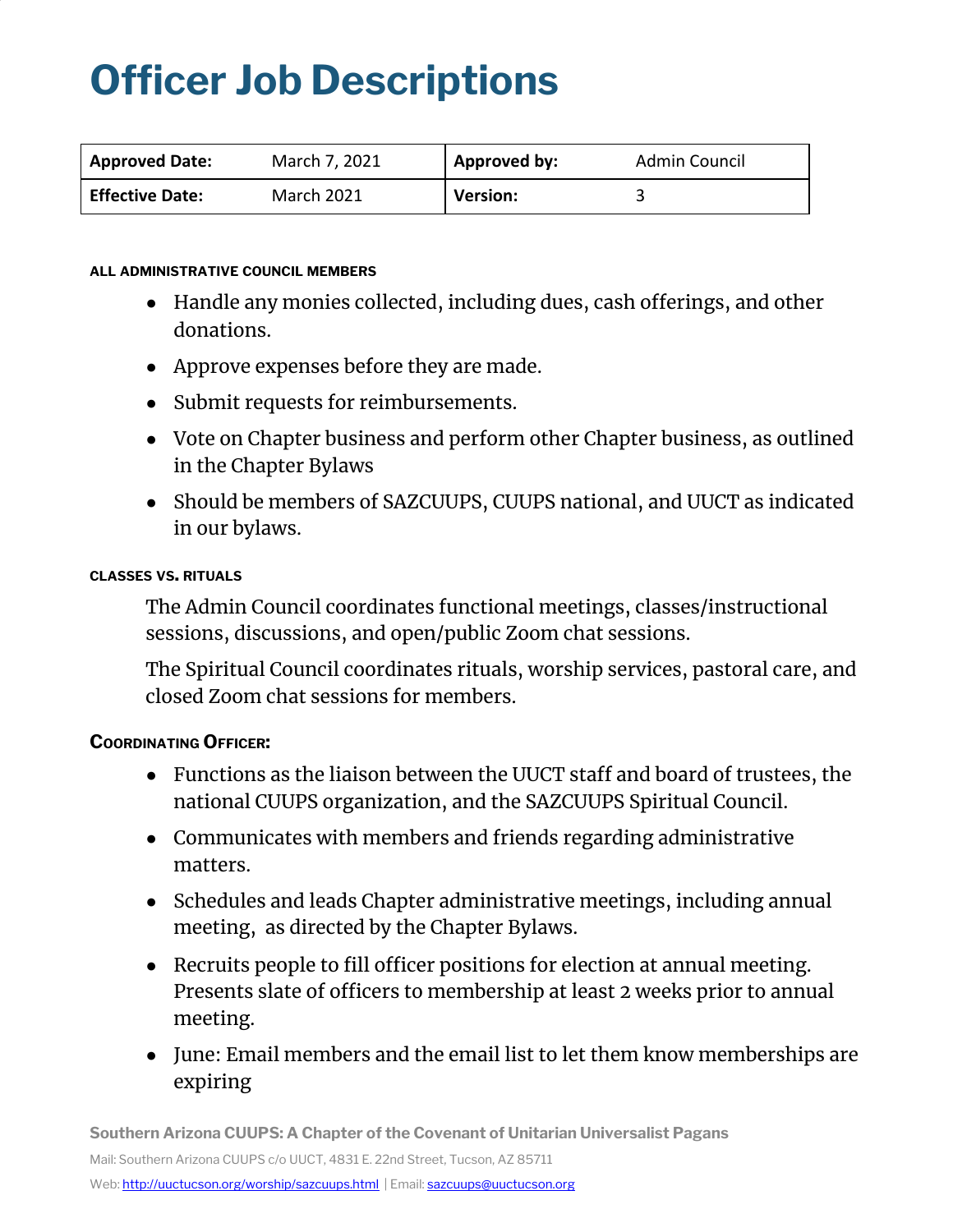- July: Email members and remind them to renew their memberships
- July: Post reminders to renew memberships on Facebook (SAZCUUPS official page, Circle of Care pastoral group, and SAZCUUPS chat group).
- Recruit teachers and coordinators for instructional classes as needed.
- Submits a monthly report to UUCT prior to board meeting.

# **PUBLIC RELATIONS OFFICER:**

- Creates flyers, Facebook events, and other materials to publicize SAZCUUPS events.
- Creates and distributes a monthly newsletter with chapter happenings.
- Communicates with Chapter members and friends regarding our events.
- Add and remove people from the email list.
- Replies to emails received at the SAZCUUPS address and coordinates with appropriate other SAZCUUPS staff needed to resolve the issue.

## **RECORD KEEPER:**

- Functions as the liaison with the UUCT staff regarding our budget.
- Maintains a spreadsheet of Chapter income and expenditures.
- Takes minutes at Chapter meetings.
- Organizes and maintains Chapter documents.
- ●
- Make sure people who join the chapter have paid dues.
- Records attendance at rituals and monthly events.

## **SPIRITUAL COUNCIL LEADER:**

- Schedules meetings of the Spiritual Council at least once a year to plan rituals for the Chapter.
- Plans and conducts rituals for the Chapter.
- Assigns and coordinates clergy to rituals throughout the year.